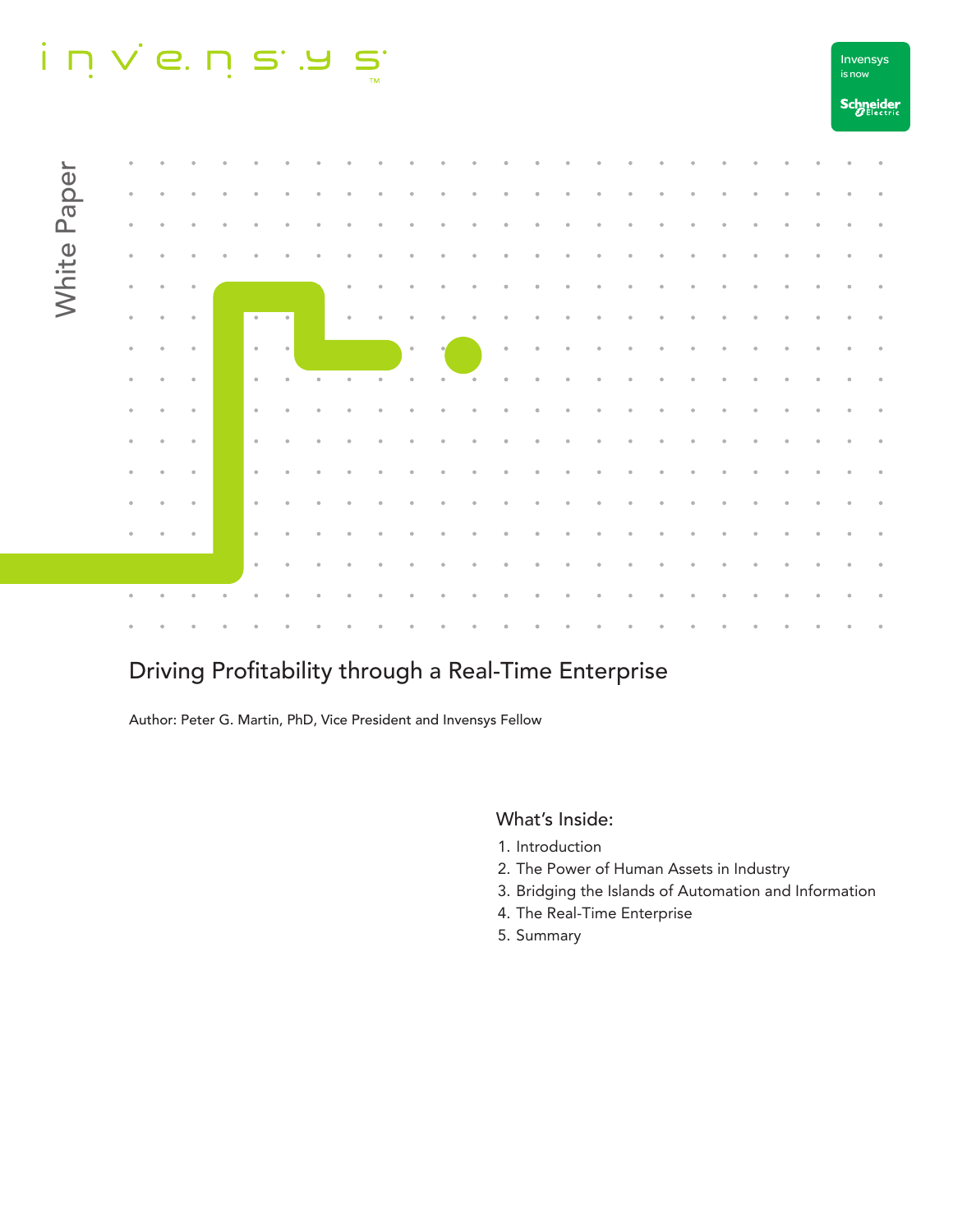## 1. Background

Over the past decade, many industrial operations have reached a profitability plateau. Significant levels of automation and information technology have been installed increasing the efficiency of the operations and initially driving increased profitability, but finding the next step to increased profitability has been elusive.

To a large extent, industrial operations have been focusing on the advanced software tools as the new frontier. Although some of these tools offer promising initial results, the overall improvements in business performance have not met expectations. There are two critical barriers to improvement encountered by most industrial operations as they move to improve performance through advanced application software. The first barrier is the mindset of the technologists at these companies to ignore the power of the human assets at their disposal. Secondly are the traditional islands of automation and information systems that hinder holistic business solutions approaches. In order for the industry to make the next leap forward with respect to improved profitability, both of these barriers must be dealt with effectively.

### 2. The Power of Human Assets in Industry

Since the dawn of the Industrial Revolution, management and professional leaders in industrial operations have struggled with how to deal with the labor force. Early on the labor force was extremely unskilled and uneducated, which made their effective utilization a huge challenge. To deal with this challenge, Frederick Taylor developed the management approach commonly referred to as Scientific Management. The precepts of Scientific Management were to define the work processes and assign a laborer to execute a very limited aspect of the overall workflow. In today's vernacular Scientific Management essentially converted laborers into limited function robots. Often laborers would learn a function when they joined a company and continued doing that function until retirement. Since they were very uneducated and unskilled, the professional staff, especially the engineering staff, would work to ensure that the laborers did nothing more than what was required. The premise was that the production operation had to be protected from the actions and activities of the laborers.

Based on this mindset and approach, a huge schism developed between the laborers, management and the professional staffs. One result of this schism was that labor organized into a powerful political force. Once they were organized they worked diligently to ensure that their children would have a better life than they did by expanding on public education and other educational opportunities. The result was that the children of the labor force typically ended up being better educated than their parents. After a few generations, the large unskilled and uneducated labor force that was the backbone to the industry faded away.

The new labor force is comparatively well educated. Furthermore, over the past few decades the automation and information systems commonly utilized in industrial complexes have become significantly more sophisticated, providing the operators with a much more intensive information view of the operations than previously possible. The result is that today's "Labor Force" is not only well educated academically and experientially, but also has typically developed an impressive information based skill set. Yet the professionals and managers in these operations still tend to deal with them as they did the unskilled, uneducated labor force of history. What a waste of a powerful industrial asset! Industrial professionals and managers must challenge themselves to break the mindset that has held back this powerful resource.

Recent attempts to capitalize on the skills and education of the new labor force, primarily the plant operations and maintenance, in industrial operations have been met with mixed success. In some cases, the operations and maintenance teams were provided with operational measures of performance (key performance indicators or KPIs) on a daily basis to help guide them to make better decisions. These daily KPIs provide new information and allow operators to determine how well they are doing, but for the most part, do not provide the information needed in the time frame required to make better decisions and improve the plant performance.

Real-time decision support systems that provide operational and financial information to the operators and maintenance personnel when needed to make performance-improving decisions have proven extremely effective. The real-time decision support information can be provided on simple prioritized and contextualized dashboard displays offering immediate feedback on the performance impact of any action taken. For example, if an operator changes a temperature set point, they can look at the dashboard to immediately discern if that change increased or decreased the performance of their portion of the operation. By obtaining this information they learn how to operate the plant in an extremely effective manner and how to increase the profitability of the operation.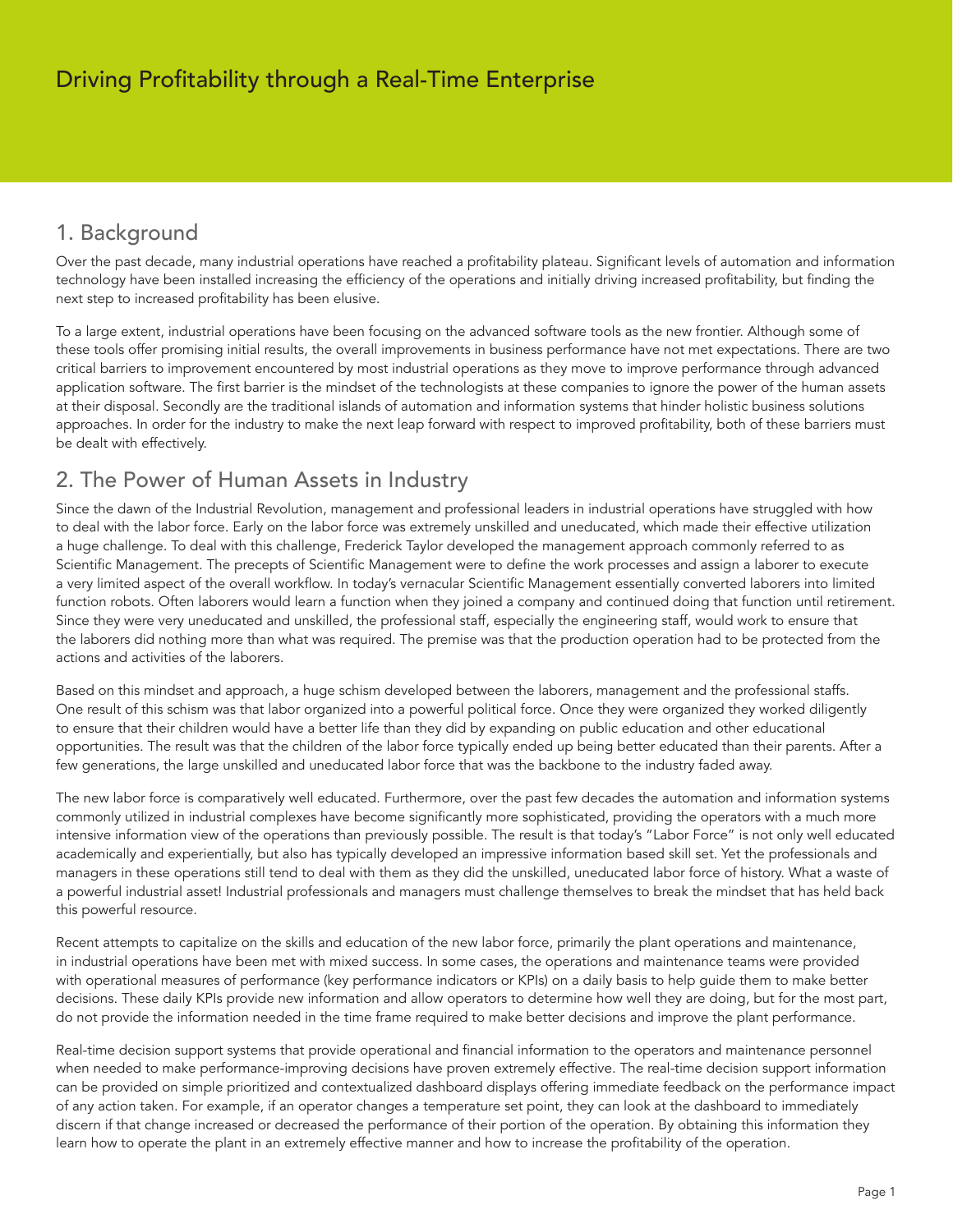This real-time decision support approach has proven to be extremely effective if real-time access to the necessary information is available. Unfortunately, the way many industrial operations went about automating was to install different automation systems from different suppliers and of different vintages resulting in islands of automation and information. Developing the real-time information to support the real-time decisions support system typically requires real-time information access across all automation and information domains in a plant and across an entire enterprise. Connecting two dissimilar automation systems together has been a very expensive proposition. The islands of automation and information systems have become a considerable barrier to the development of real-time decision support.

## 3. Bridging the Islands of Automation and Information

In many industrial operations, technologists have worked to build unified information infrastructures across the various automation systems by connecting the automation systems to a common plant historian, such as OSIsoft®, PI, AspenTech®, InfoPlus.21™ or Wonderware® Historian. Although this approach does provide a degree of interconnection across the different islands that are typically adequate for moving the data from the plant floor to the business systems, it also introduces an inherent delay in the propagation of the data. If an operator must take action immediately to effectively impact the performance of the plant and the data does not arrive for even ten minutes, it may be too late to affect the desired result. This is not to say that the connection from the plant systems through the historians to the business systems is not necessary. It is, especially for reporting functions within the plant. But decision support requires the information to be delivered when the decision must be made. On the plant floor this means real-time delivery.

The good news is that a new technology has emerged over the past few years that directly address the islands of automation and information with real-time connectivity—Enterprise Control Systems, such as InFusion™. InFusion has taken the lead from the business system and information technology world by adapting the Service Oriented Architecture (SOA) that has been very effective at overcoming the islands of information at the business and enterprise levels by building industrial and real-time SOAs. These industrial SOAs, such as ArchestrA®, provide very cost effective real-time interconnection across the entire automation domain in a plant or enterprise. This technology, effectively implemented provides a common real-time information domain across a multiplicity of automation technologies from multiple vendors and across multiple vintages. The result is a common real-time compute space that provides effective real-time information access wherever required through an industrial enterprise. With the introduction of the InFusion Enterprise Control System to the industrial marketplace, all the components are available to drive unprecedented improvements in the efficiency and profitability of industrial plants and enterprises.

### 4. The Real-Time Enterprise

Throughout the past few years many of the business variables associated with industrial operations have transitioned from very high stability to real-time variability. For example, only five years ago many industrial sites were able to contract with their power supplier for as long as a year, essentially relegating the price they were paying for electricity to a constant over the contract period. Today, with the recent deregulation of the power grids, it is not unusual for the price an industrial site is paying for electricity to change every fifteen minutes. Similar levels of variability are starting to show up for other business variables as well, such as material costs, production value, environmental stewardship and safety. This has resulted in the business of production moving from transactional to real-time variability.

With real-time variability of many of the business variables of industry, monthly business management systems are no longer sufficient. Business decisions must start to be made in the time of business—real time. Getting the appropriate information to the right people at the right time has become the primary challenge of industry. The transactional enterprises of the past are inadequate to the challenge. What is required is the Real-Time Enterprise.

A Real-Time Enterprise is an industrial enterprise in which all the information required to support effective real-time decision making is made available when and where required. Building an effective real-time enterprise typically requires two basic steps. First is to develop the holistic real-time industrial infrastructure that technically enables real-time access to all critical information across the enterprise. Second is using that infrastructure to build the prioritized and contextualized information content for each person in the operation responsible for making decisions that drive business value. The combination of the real-time decision support system built on top of the InFusion Enterprise Control System provides industrial operations with the Real-Time Enterprise necessary to move to the next step in improved profitability.